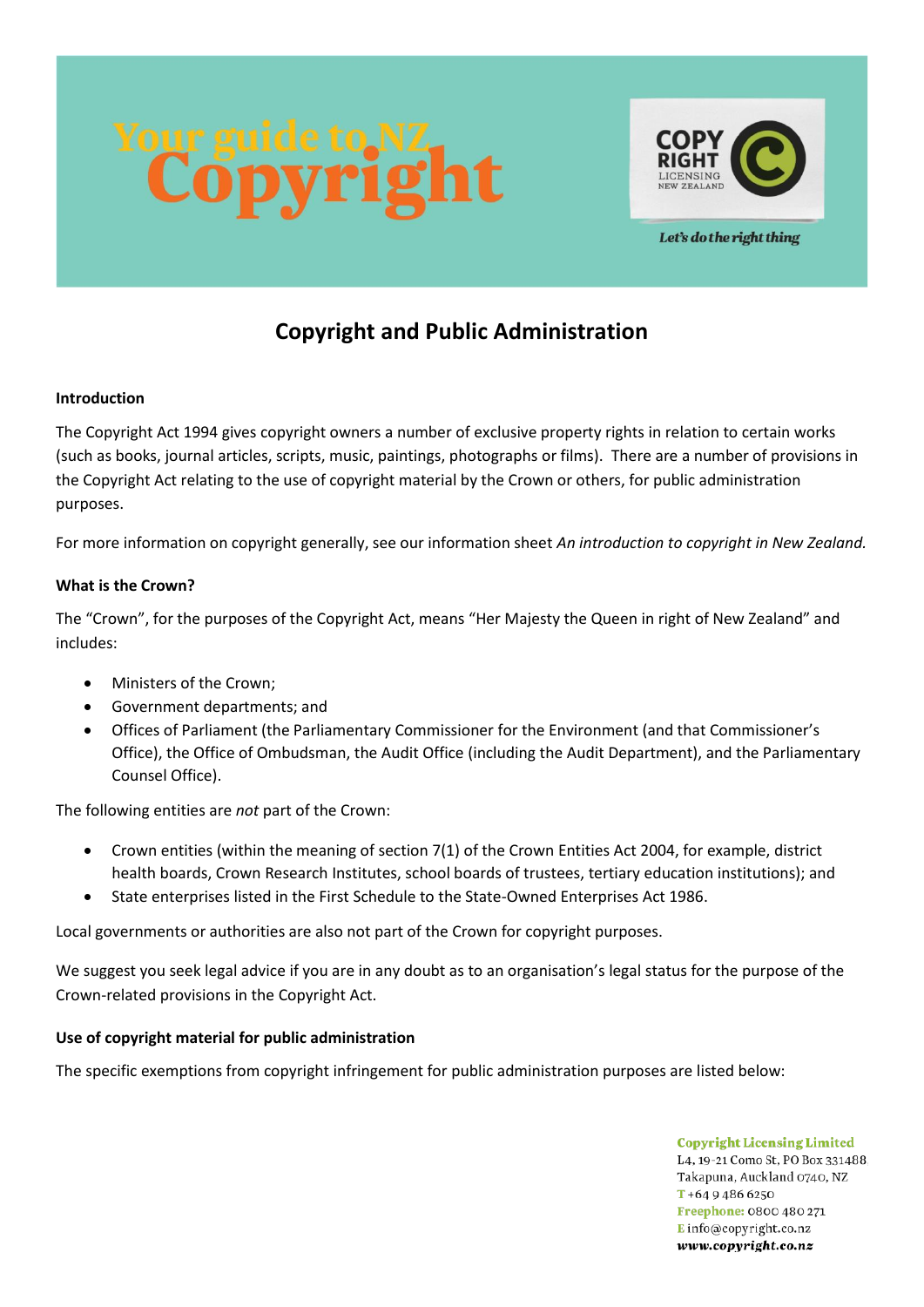# *Use of copyright material for services of the Crown*

Anything done in relation to copyright material by the Crown, or by any person with written authorisation from a Government department, does not infringe copyright if it is done:

- for the purpose of national security;
- during a period of emergency; or
- in the interests of health or safety of the public or any members of the public.

However, the Crown must pay the copyright owner (and any licensee in relation to the copyright material), equitable remuneration on agreed terms. If the terms of payment cannot be agreed upon, they must be determined by the Copyright Tribunal. See below under heading "Copyright Tribunal".

No licence or assignment agreement between the copyright owner and another person can prevent Crown use under this provision unless the agreement is between the copyright owner and a Government department.

## *Material communicated to the Crown in course of public business*

In certain cases, the Crown may copy and issue to the public copies of a literary, dramatic, musical, or artistic work without infringing copyright in the work.

This provision applies if the work was communicated to the Crown for any purpose by or with the consent of the copyright owner, during public business. "Public business" includes any activity carried on by the Crown.

The copy must be made, or copies issued for the purpose for which the work was communicated to the Crown or for a related purpose reasonably anticipated by the copyright owner. This provision applies unless there is agreement to the contrary.

# *Copying by Parliamentary Library for members of Parliament*

The Parliamentary Library can provide members of Parliament with copies of literary and dramatic works (including any artistic works contained in them), recordings of broadcasts or cable programmes, or transcripts of such recordings, without infringing copyright. Only one copy, recording or transcript can be supplied at the same time and the MP must need it for the purpose of performing his or her duties as an MP.

#### *Other "public use" exemptions*

Copyright is not infringed by:

- anything done for the purpose of **parliamentary or judicial proceedings**, or reporting such proceedings;
- anything done under **statutory authority**, for example, the making and supply of copies of documents under the Official Information Act 1982;
- anything done for the purposes of a **Royal commission, commission of inquiry, ministerial or statutory inquiry** or for the reporting of such. The issue to the public of copies of such reports containing copyright material does not infringe copyright;
- copying **material that is open to public inspection**, provided there is permission from the person who made the material available or who maintains the relevant register. The copying must not be for the purpose of issuing copies to the public, except:
	- o if it is to enable material to be inspected at a more convenient time or place; or
	- o where it contains information of general scientific, technical, commercial or economic interest, for the purpose of disseminating the information.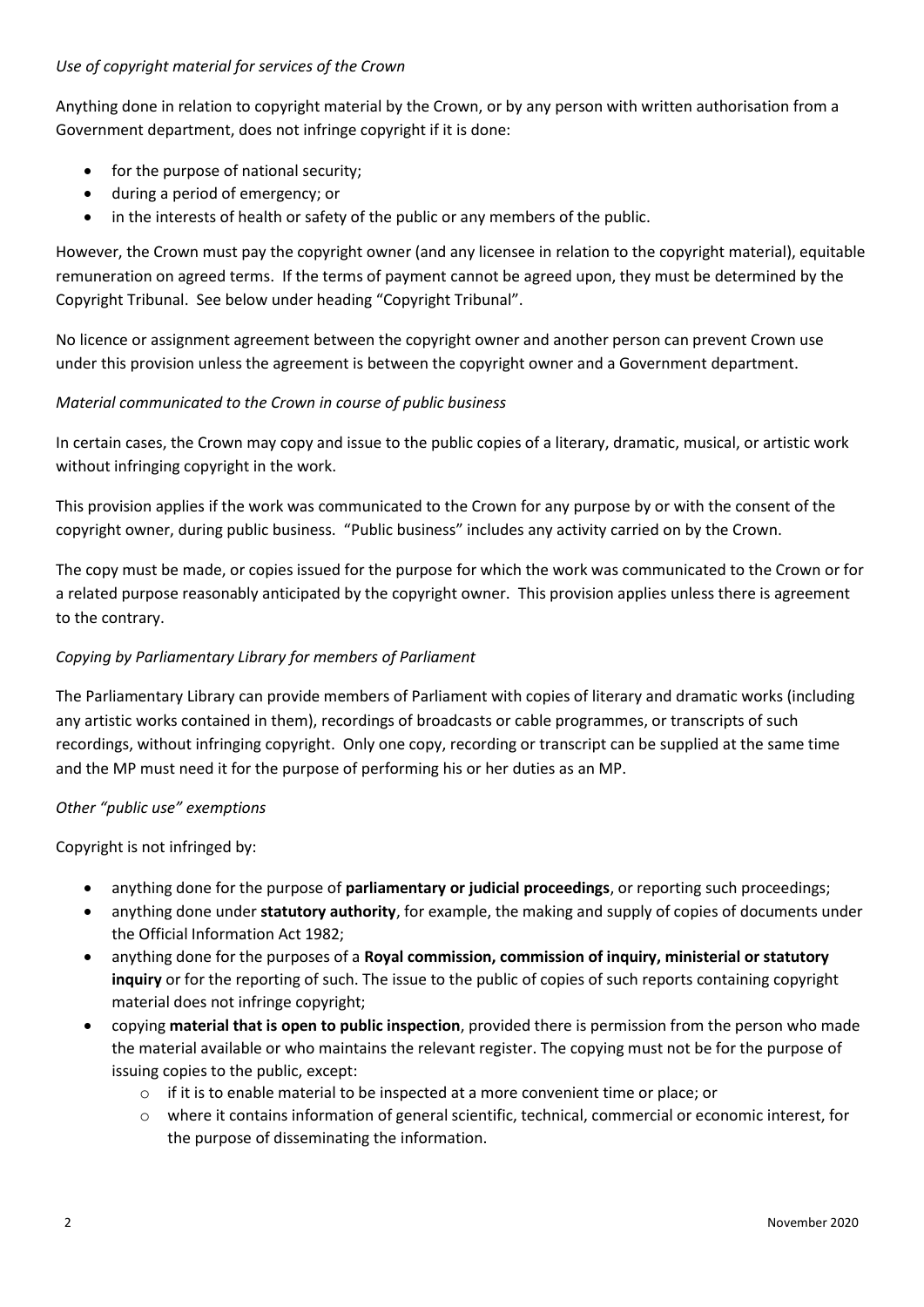## **Ownership of copyright material by the Crown**

The Crown is the first owner of any copyright in original works created by Crown employees, contractors, or apprentices, unless there is agreement to the contrary. This copyright is often referred to as "Crown copyright".

Such works remain "Crown copyright" even if copyright is transferred to another person.

#### **How long does Crown copyright last?**

Copyright protection for most material covered by Crown copyright lasts for 100 years from the end of the year in which the work was made. This is much longer than the standard term of copyright protection for other works, which is the life of the author plus fifty years from the end of the year in which the author dies.

Crown copyright in typographical arrangements of published editions ("Publisher's copyright") lasts for 25 years from the end of the year in which the work was made.

## **Documents not protected by copyright**

Under the Copyright Act, a few types of "public" documents do not have copyright protection. These are:

- Parliamentary bills, Acts and regulations;
- Bylaws;
- Parliamentary debates;
- Select Committee reports;
- Court and tribunal judgements; and
- Reports of Royal commissions, commissions of inquiry, ministerial or statutory inquiries.

#### **Open access in government**

Under NZ GOAL, a substantial array of material produced by government is open access. Further information on NZ GOAL is available here: https://www.data.govt.nz/manage-data/policies/nzgoal/

#### **Getting permission to use Crown copyright**

Anyone who wants to copy or use someone else's copyright in a restricted way, generally needs permission. There are no general exemptions for use of Crown copyright.

Often the material can be used in accordance with a copyright notice on the relevant material or website on which the material appears. For example, the New Zealand Government website [http://newzealand.govt.nz](http://newzealand.govt.nz/) states:

Material featured on this web site is subject to Crown copyright protection or is licensed to the Crown. This material may be used, copied and re-distributed free of charge in any format or media. Where the material is used, the source and copyright status must be acknowledged (eg © Crown copyright).

#### **Moral rights**

Individual creators have certain "moral rights" which give them:

- the right to be identified as the author of the work, or director in the case of a film (right of attribution);
- the right to object to derogatory treatment of the work (right of integrity); and
- the right to not have a work falsely attributed to them.

Moral rights remain with the creator, even if copyright is owned by another person.